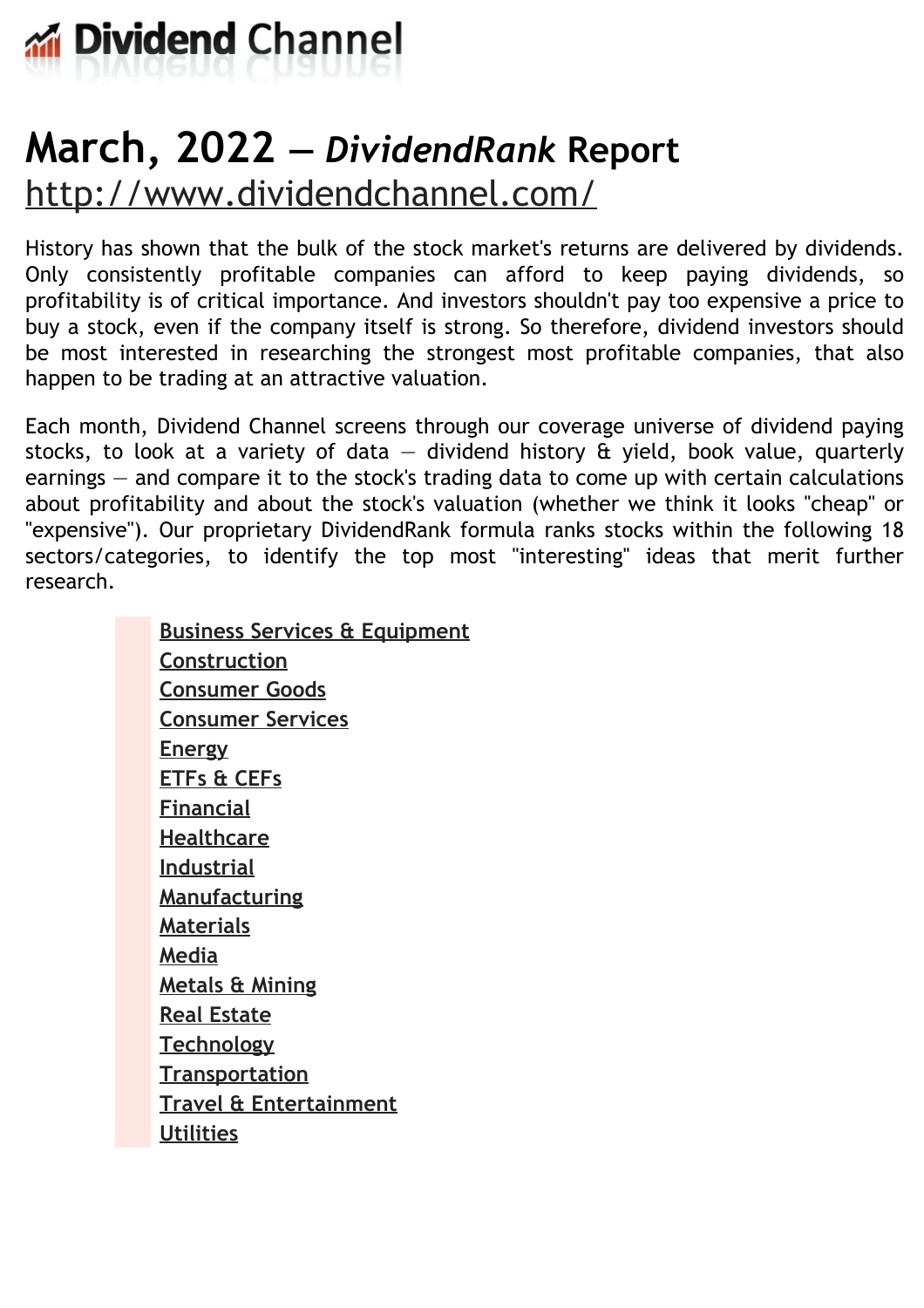## **BUSINESS SERVICES & EQUIPMENT**

| <b>DividendRank</b> | Symbol      |   |      | Dividend Recent Yield* |
|---------------------|-------------|---|------|------------------------|
| #1                  | <b>HHR</b>  | А | 0.84 | 5.59%                  |
| #2                  | <b>TRTN</b> | O | 2.60 | 3.96%                  |
| #3                  | <b>CCAP</b> | Q | 1.64 | 9.40%                  |
| #4                  | <b>NEWT</b> | Q | 2.60 | 9.53%                  |
| #5                  | <b>BGSF</b> | Q | 0.60 | 4.26%                  |
| #6                  | WU          | Q | 0.94 | 5.17%                  |
| #7                  | <b>HCKT</b> | Q | 0.44 | 2.12%                  |
| #8                  | <b>RMR</b>  | Q | 1.52 | 5.22%                  |
| #9                  | KELYA       | Q | 0.20 | 0.94%                  |
| #10                 | <b>RGP</b>  |   | 0.56 | 3.37%                  |

•<br>"<sub>(updated 7 hours, 21 minutes ago) Yield calculations vary and may not be reliable nor comparable. Not all publicly<br>traded securities are ranked; data may be incorrect or out of date. Rankings are for informational purp</sub> *and do not constitute advice. Full [disclaimer](https://www.dividendchannel.com/disclaimer/)*



HeadHunter Group is a holding company. Through its subsidiaries, Co. is engaged in online recruitment platform in Russia and the CIS region and focused on connecting job seekers with employers. Co. provides potential employers and recruiters paid access to its CV database and job postings platform. Co. provides employers an ATS, benchmarking tools, such as online labor market and salary analytics and employer branding consulting, as well as recruitment process automation tools. Co. provides job seekers various feebased career and promotional services, including CV search pushup, CV constructor and career advisory services.

| <b>CONSTRUCTION</b> |              |   |      |                        |
|---------------------|--------------|---|------|------------------------|
| Dividend Rank       | Symbol       |   |      | Dividend Recent Yield* |
| #1                  | <b>MDC</b>   | Q | 2.00 | 4.51%                  |
| #2                  | KBH          | Q | 0.60 | 1.55%                  |
| #3                  | <b>PHM</b>   | Q | 0.60 | 1.21%                  |
| #4                  | LEN          | Q | 1.50 | 1.67%                  |
| #5                  | <b>TOL</b>   | Q | 0.68 | 1.25%                  |
| #6                  | CCS          | Q | 0.80 | 1.26%                  |
| #7                  | DHI          | Q | 0.90 | 1.05%                  |
| #8                  | <b>PRIM</b>  | Q | 0.24 | 0.91%                  |
| #9                  | <b>HCDIP</b> | М | 2.00 | 14.33%                 |
| #10                 | IBP          | Q | 3.60 | 3.72%                  |

*\** ated 7 hours, 21 minutes ago) Yield calculations vary and may not be reliable nor comparable. Not all publicly traded securities are ranked; data may be incorrect or out of date. Rankings are for informational purposes only *and do not constitute advice. Full [disclaimer](https://www.dividendchannel.com/disclaimer/)*



M.D.C. Holdings is engaged in the homebuilding and financial services. Co.'s homebuilding operations consist of its subsidiaries that purchase finished lots or develop lots to the extent necessary for the construction and sale of single-family detached homes to first-time and first-time move-up homebuyers. Co.'s financial services operations include: HomeAmerican Mortgage Corporation, which originates mortgage loans for its homebuyers; and Allegiant Insurance Company, Inc., A Risk Retention Group, which provides insurance coverage to its homebuilding subsidiaries on homes that have been delivered and various of its subcontractors for completed work on those delivered homes.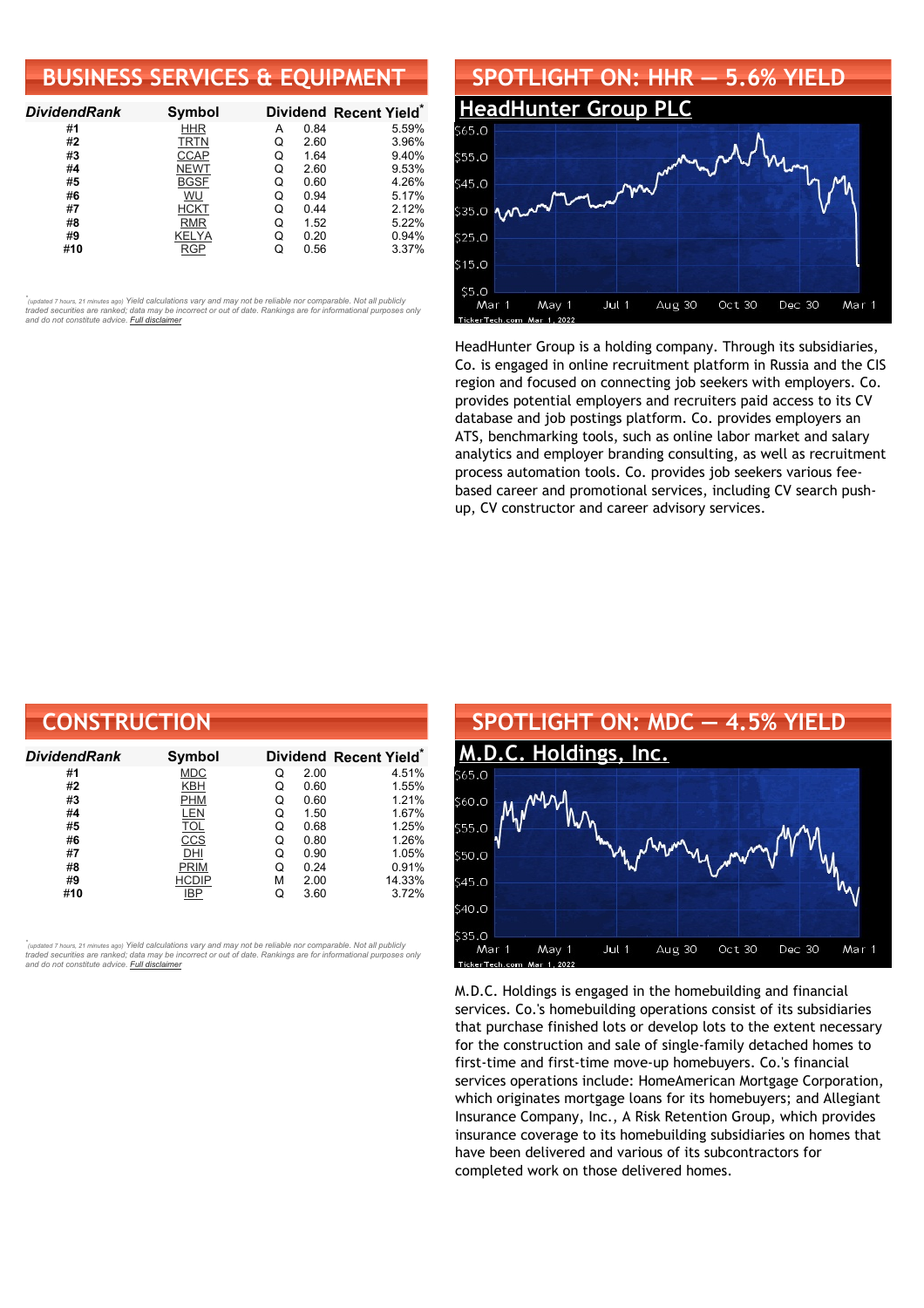## **CONSUMER GOODS**

| <b>DividendRank</b> | <b>Symbol</b> |   |      | Dividend Recent Yield* |
|---------------------|---------------|---|------|------------------------|
| #1                  | <b>BGFV</b>   | Q | 1.00 | 6.04%                  |
| #2                  | FL            | Q | 1.20 | 3.80%                  |
| #3                  | HVT           | Q | 1.00 | 3.52%                  |
| #4                  | <b>WBA</b>    | Q | 1.91 | 4.14%                  |
| #5                  | <b>OBCI</b>   | Q | 0.16 | 1.84%                  |
| #6                  | PAG           | O | 1.88 | 1.91%                  |
| #7                  | <b>BKE</b>    | Q | 1.40 | 3.89%                  |
| #8                  | <b>BWMX</b>   | Q | 1.83 | 10.25%                 |
| #9                  | MTEX          | Q | 0.80 | 2.27%                  |
| #10                 |               |   | 0.60 | 4.53%                  |

•<br>"<sub>(updated 7 hours, 21 minutes ago) Yield calculations vary and may not be reliable nor comparable. Not all publicly<br>traded securities are ranked; data may be incorrect or out of date. Rankings are for informational purp</sub> *and do not constitute advice. Full [disclaimer](https://www.dividendchannel.com/disclaimer/)*

#### **SPOTLIGHT ON: BGFV — 6.0% YIELD Big 5 [Sporting](http://www.dividendchannel.com/symbol/bgfv/) Goods Corp**  $40.0$  $35.0$ 230 U  $525.0$  $20.0$  $515.0$ 510.0 \$5.0 Jul 1 Aug 30 Oct 30 Dec 30 Mar 1 May 1 Mar 1

Big 5 Sporting Goods is a holding company. Through its subsidiary, Big 5 Corp, Co. is a sporting goods retailer in the western United States. Co. operates stores and an e-commerce platform under the Big 5 Sporting Goods name. Co. provides product offering in a sporting goods store. Co.'s product mix includes athletic shoes, apparel and accessories, as well as a selection of outdoor and athletic equipment for team sports, fitness, camping, hunting, fishing, home recreation, tennis, golf and winter and summer recreation. Co. conducts its gift card operations through Big 5 Services Corp., a 100%-owned subsidiary of Big 5 Corp.

| <b>CONSUMER SERVICES</b> |             |   |      |                                    |  |  |
|--------------------------|-------------|---|------|------------------------------------|--|--|
| DividendRank             | Symbol      |   |      | Dividend Recent Yield <sup>®</sup> |  |  |
| #1                       | <b>SCI</b>  | O | 1.00 | 1.64%                              |  |  |
| #2                       | <b>GHC</b>  | O | 6.32 | 1.05%                              |  |  |
| #3                       | <b>MNRO</b> | Q | 1.04 | 2.23%                              |  |  |
| #4                       | <b>STRA</b> | Q | 2.40 | 4.07%                              |  |  |
| #5                       | CSV         | Q | 0.45 | 0.91%                              |  |  |

tupdated 7 hours, 21 minutes ago) Yield calculations vary and may not be reliable nor comparable. Not all publicly traded securities are ranked; data may be incorrect or out of date. Rankings are for informational purposes only *and do not constitute advice. Full [disclaimer](https://www.dividendchannel.com/disclaimer/)*



Service Corporation International provides deathcare products and services. Co.'s funeral service and cemetery operations consist of funeral service locations, cemeteries, funeral service/cemetery combination locations, crematoria, and other related businesses. Funeral service locations provide services related to funerals and cremations, including the use of funeral home facilities and motor vehicles, arranging and directing services, removal, preparation, embalming, cremations, memorialization, and catering. Co.'s cemeteries provide cemetery property interment rights, including developed lots, lawn crypts, mausoleum spaces, and other cremation memorialization and interment options.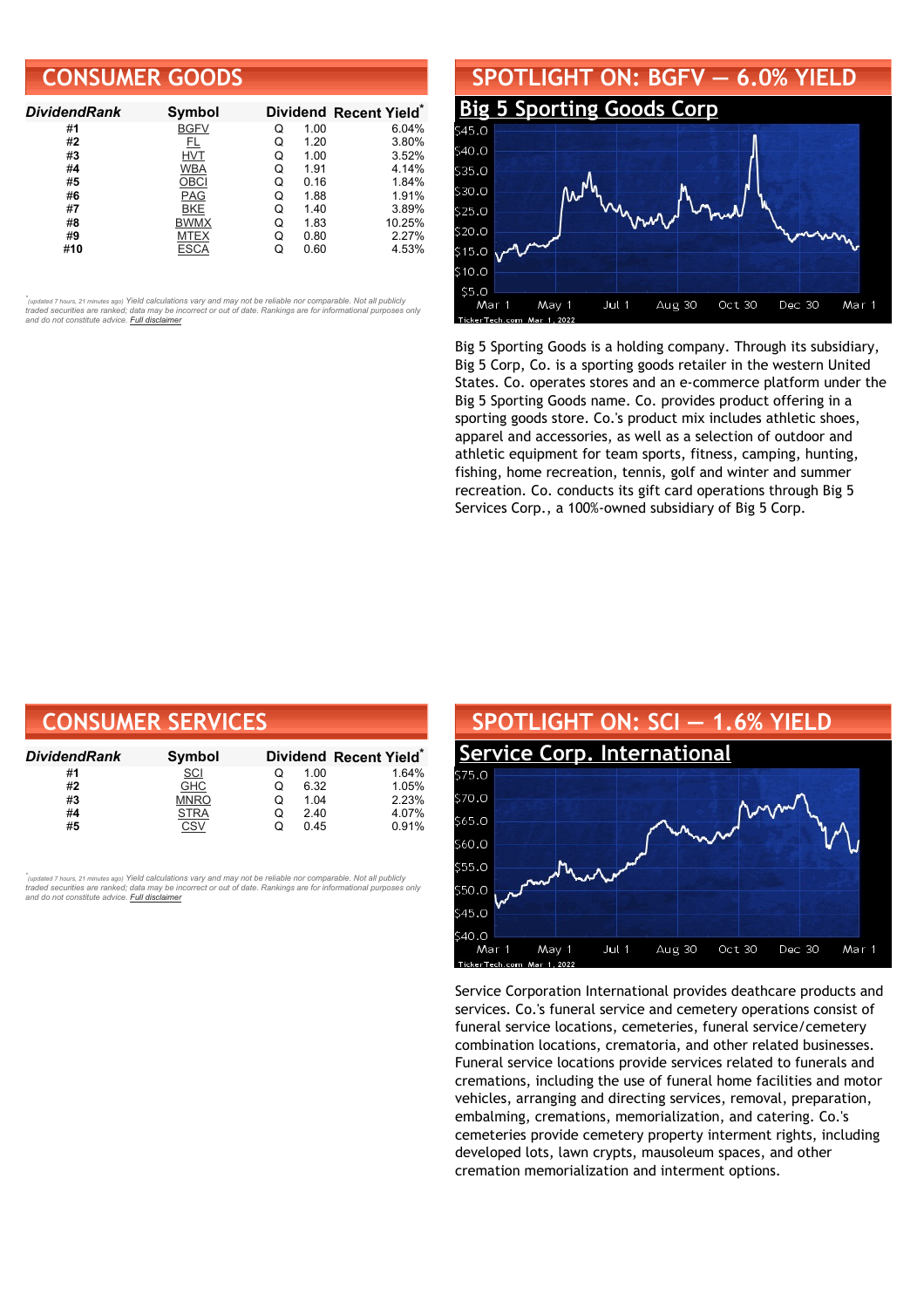| <b>ENERGY</b>       |             |   |      |                        |
|---------------------|-------------|---|------|------------------------|
| <b>DividendRank</b> | Symbol      |   |      | Dividend Recent Yield* |
| #1                  | <b>FLNG</b> | Q | 3.00 | 12.15%                 |
| #2                  | <b>TRP</b>  | Q | 3.60 | 6.70%                  |
| #3                  | <b>PSX</b>  | Q | 3.68 | 4.37%                  |
| #4                  | EOG         | Q | 3.00 | 2.61%                  |
| #5                  | <b>PBA</b>  | М | 2.52 | 7.42%                  |
| #6                  | <b>FANG</b> | Q | 2.40 | 1.74%                  |
| #7                  | PRT         | М | 0.79 | 8.27%                  |
| #8                  | <b>MRO</b>  | Q | 0.28 | 1.24%                  |
| #9                  | AAN         | Q | 0.45 | 2.14%                  |
| #10                 | KNOP        | Q | 2.08 | 13.20%                 |

## **SPOTLIGHT ON: FLNG — 12.2% YIELD**



Flex LNG is a holding company. Through its subsidiaries, Co. is engaged in seaborne transportation of liquefied natural gas (LNG) through the ownership and operation of LNG carriers. Co. owns and operates M-type, Electronically Controlled, Gas Injection LNG carriers, and Generation X Dual Fuel LNG carries.

| <b>ETFS &amp; CEFS</b> |               |   |      |                        |
|------------------------|---------------|---|------|------------------------|
| <b>DividendRank</b>    | <b>Symbol</b> |   |      | Dividend Recent Yield* |
| #1                     | OPP           | м | 1.77 | 13.21%                 |
| #2                     | RIV           | м | 2.04 | 12.87%                 |
| #3                     | <b>HGLB</b>   | М | 0.97 | 9.86%                  |
| #4                     | RA            | М | 2.39 | 11.46%                 |
| #5                     | <b>BWG</b>    | М | 1.08 | 10.35%                 |
| #6                     | <b>GLO</b>    | М | 1.13 | 12.05%                 |
| #7                     | <b>GLQ</b>    | м | 1.39 | 11.96%                 |
| #8                     | <b>ACP</b>    | м | 1.20 | 11.96%                 |
| #9                     | <b>GLV</b>    | М | 1.09 | 11.40%                 |
| #10                    | ACV           | м | 2.16 | 8.16%                  |

*\** ated 7 hours, 21 minutes ago) Yield calculations vary and may not be reliable nor comparable. Not all publicly traded securities are ranked; data may be incorrect or out of date. Rankings are for informational purposes only *and do not constitute advice. Full [disclaimer](https://www.dividendchannel.com/disclaimer/)*



RiverNorth/DoubleLine Strategic Opportunity is an investment company with an investment objective to seek current income and overall total return. The Fund seeks to achieve its investment objective by allocating its Managed Assets among two principal strategies; under normal market conditions, the Fund may allocate between 10% and 35% of its Managed Assets to the Tactical Closed-End Fund Income Strategy and 65% to 90% of its Managed Assets to the Opportunistic Income Strategy.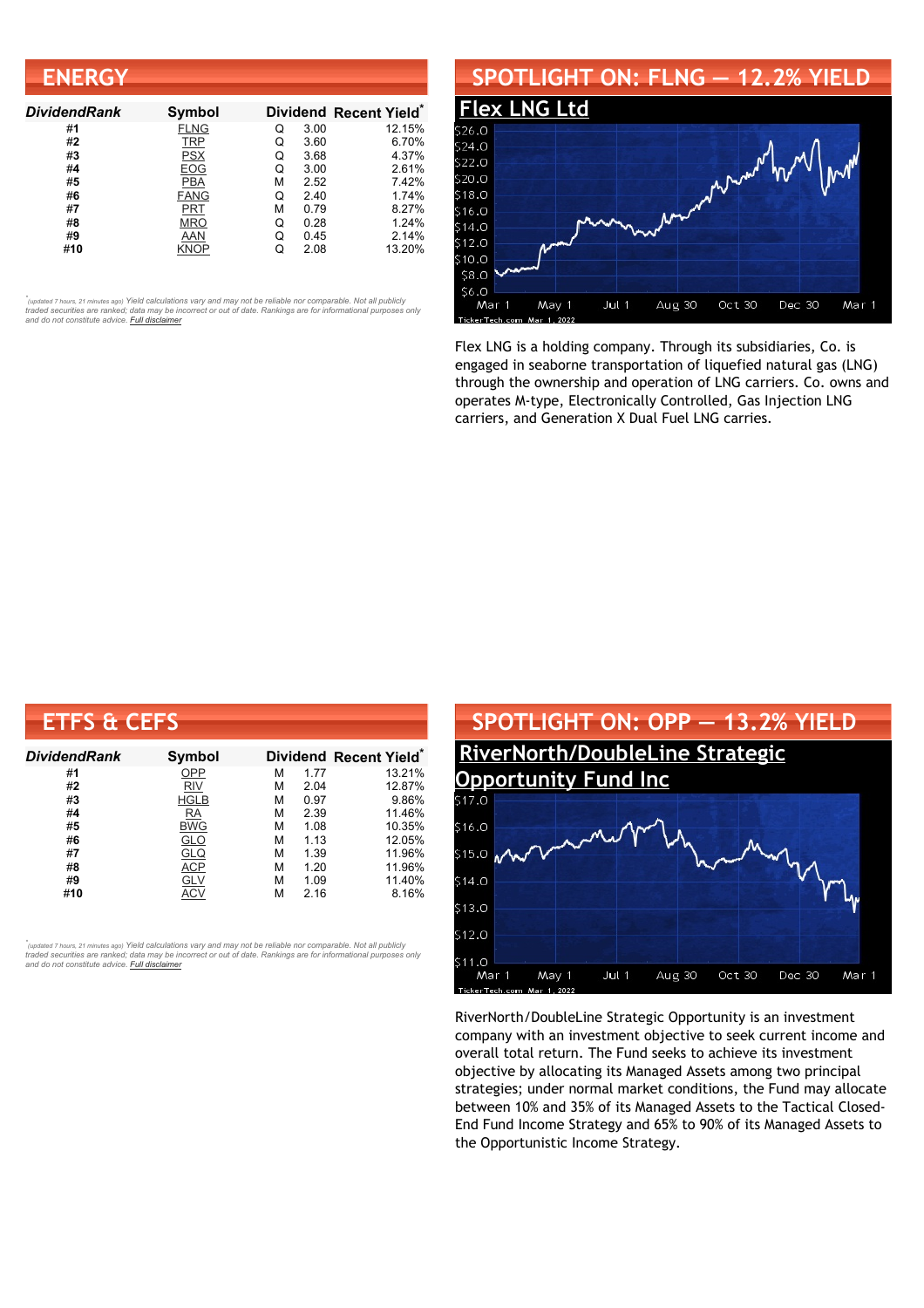| <b>FINANCIAL</b>    |             |   |      |                        |  |  |
|---------------------|-------------|---|------|------------------------|--|--|
| <b>DividendRank</b> | Symbol      |   |      | Dividend Recent Yield* |  |  |
| #1                  | <b>FNF</b>  |   | 1.76 | 3.69%                  |  |  |
| #2                  | <b>WSBF</b> |   | 0.80 | 4.09%                  |  |  |
| #3                  | ECC         | м | 1.68 | 12.00%                 |  |  |
| #4                  | <b>RILY</b> | O | 4.00 | 6.72%                  |  |  |
| #5                  | $GSJEF$     |   | 8.00 | 2.34%                  |  |  |
| #6                  |             |   | 1.20 | 3.38%                  |  |  |
| #7                  | NAVI        |   | 0.64 | 3.63%                  |  |  |

#**8** [PFSI](https://www.dividendchannel.com/symbol/pfsi) Q 0.80 1.39% #**9** [GBL](https://www.dividendchannel.com/symbol/gbl) Q 0.48 2.23% #**10** [NRIM](https://www.dividendchannel.com/symbol/nrim) Q 1.64 3.66%



Fidelity National Financial is a provider of title insurance, escrow and other title-related services, including trust activities, trustee sales guarantees, recordings and reconveyances and home warranty products and transaction services to the real estate and mortgage industries. Co. has three segments: Title, which consists of the operations of Co.'s title insurance underwriters and related businesses which provide title insurance and escrow and other title-related services including trust activities, trustee sales guarantees, and home warranty products; F&G, which consists of operations of Co.'s annuities and life insurance related businesses; and Corporate and Other.

| <b>HEALTHCARE</b> |             |   |      |                                    |  |
|-------------------|-------------|---|------|------------------------------------|--|
| DividendRank      | Symbol      |   |      | Dividend Recent Yield <sup>®</sup> |  |
| #1                | <b>DGX</b>  | Q | 2.64 | 2.01%                              |  |
| #2                | <b>ABBV</b> | Q | 5.64 | 3.82%                              |  |
| #3                | <b>MRK</b>  | Q | 2.76 | 3.60%                              |  |
| #4                | <b>BMY</b>  | Q | 2.16 | 3.15%                              |  |
| #5                | <b>GILD</b> | Q | 2.92 | 4.83%                              |  |
| #6                | <b>PFE</b>  | Q | 1.60 | 3.41%                              |  |
| #7                | <b>NVS</b>  | А | 3.36 | 3.84%                              |  |
| #8                | VTRS        | Q | 0.48 | 4.36%                              |  |
| #9                | <b>AMGN</b> | Q | 7.76 | 3.43%                              |  |
| #10               | UTMD        | Q | 1.16 | 1.29%                              |  |

*\** ated 7 hours, 21 minutes ago) Yield calculations vary and may not be reliable nor comparable. Not all publicly traded securities are ranked; data may be incorrect or out of date. Rankings are for informational purposes only *and do not constitute advice. Full [disclaimer](https://www.dividendchannel.com/disclaimer/)*



Quest Diagnostics provides diagnostic information services. Co. is made up of two businesses: Diagnostic Information Services, which develops and delivers diagnostic information services, providing insights that allow and enable a range of customers, including patients, clinicians, hospitals, independent delivery networks (including hospital health systems), health plans, employers, accountable care organizations and direct contract entities; and Diagnostic Solutions, which includes Co.'s risk assessment services business, which provides solutions for insurers, and Co.'s healthcare information technology businesses, which provides solutions for healthcare providers.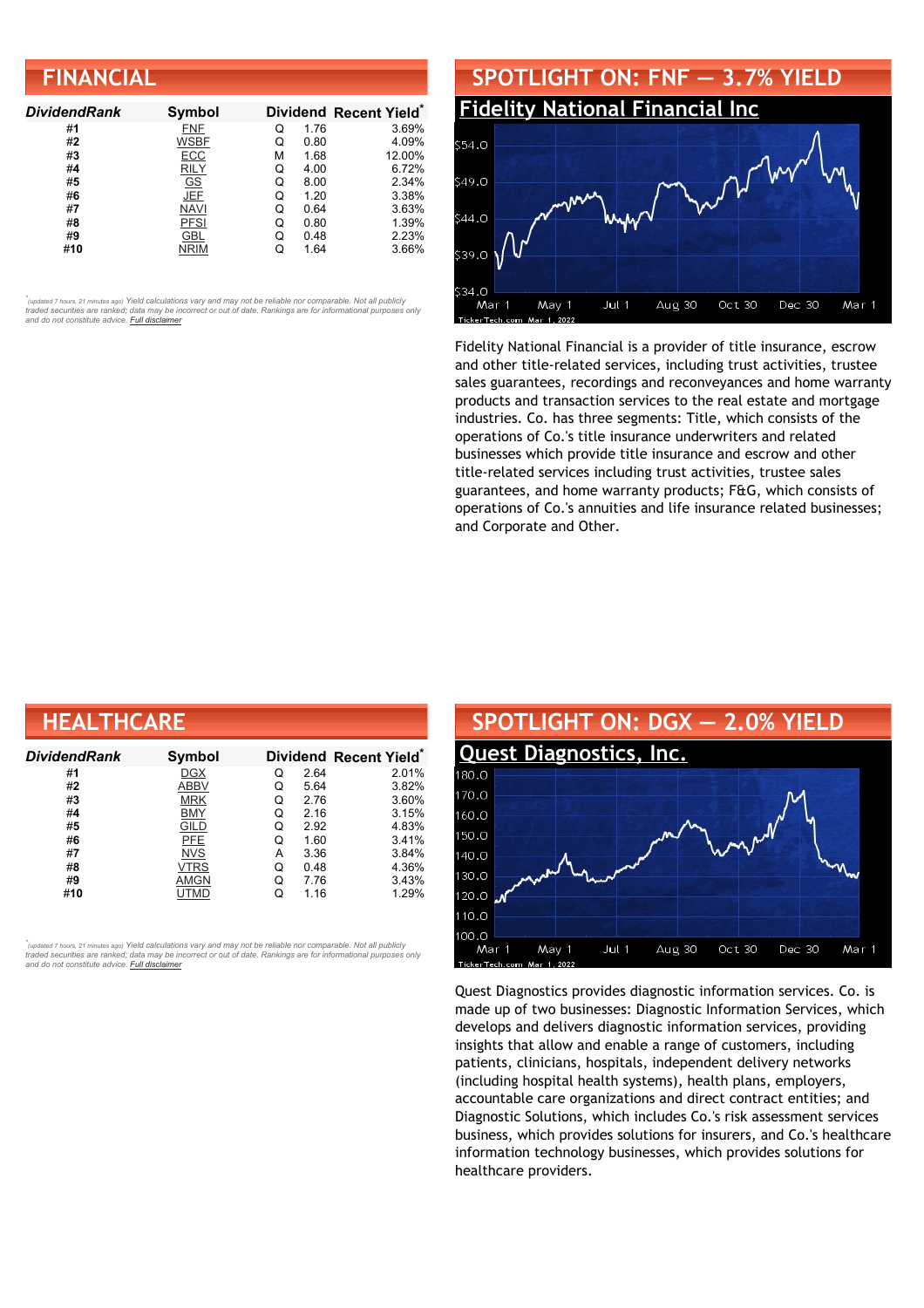| <b>INDUSTRIAL</b>   |               |   |      |                        |  |  |
|---------------------|---------------|---|------|------------------------|--|--|
| <b>DividendRank</b> | Symbol        |   |      | Dividend Recent Yield* |  |  |
| #1                  | <b>HUN</b>    | Q | 0.85 | 2.10%                  |  |  |
| #2                  | MLI           | Q | 1.00 | 1.75%                  |  |  |
| #3                  | <b>WLK</b>    | Q | 1.19 | 1.08%                  |  |  |
| #4                  | FF            | Q | 0.24 | 3.26%                  |  |  |
| #5                  | <b>LYB</b>    | Q | 4.52 | 4.65%                  |  |  |
| #6                  | OLN           | Q | 0.80 | 1.55%                  |  |  |
| #7                  | CE            | Q | 2.72 | 1.95%                  |  |  |
| #8                  | BCC           | Q | 0.48 | 0.60%                  |  |  |
| #9                  | $rac{CC}{OC}$ | Q | 1.00 | 3.62%                  |  |  |
| #10                 |               | Q | 1.40 | 1.50%                  |  |  |

## **SPOTLIGHT ON: HUN — 2.1% YIELD**



Huntsman is a global manufacturer of differentiated organic chemical products. Co. operates in four segments: Polyurethanes, which is a manufacturer and marketer of a range of polyurethane chemicals, including MDI products, polyols and TPU; Performance Products, which is engaged in the manufacture and sale of amines and maleic anhydride; Advanced Materials, which is a manufacturer and marketer of epoxy, phenoxy, acrylic, polyurethane, mercaptan and acrylonitrile butadiene-based polymer products; and Textile Effects, which is a solutions provider in the wet processing of textiles across pretreatment, coloration, printing and finishing and provides a portfolio of textile chemicals and dyes.

| <b>MANUFACTURING</b> |             |   |      |                                    |  |
|----------------------|-------------|---|------|------------------------------------|--|
| DividendRank         | Symbol      |   |      | Dividend Recent Yield <sup>®</sup> |  |
| #1                   | <b>CRWS</b> | Q | 0.32 | 4.76%                              |  |
| #2                   | <b>ETD</b>  | Q | 1.16 | 4.45%                              |  |
| #3                   | <b>THO</b>  | Q | 1.72 | 1.90%                              |  |
| #4                   | <b>WGO</b>  | Q | 0.72 | 1.12%                              |  |
| #5                   | <b>SGC</b>  | Q | 0.48 | 2.34%                              |  |
| #6                   | LCII        | Q | 3.60 | 2.89%                              |  |
| #7                   | <b>SMP</b>  | Q | 1.08 | 2.47%                              |  |
| #8                   | LZB         | Q | 0.66 | 2.26%                              |  |
| #9                   | <b>HOG</b>  | Q | 0.63 | 1.53%                              |  |
| #10                  | <b>TPX</b>  | Q | 0.40 | 1.21%                              |  |

*\** ated 7 hours, 21 minutes ago) Yield calculations vary and may not be reliable nor comparable. Not all publicly traded securities are ranked; data may be incorrect or out of date. Rankings are for informational purposes only *and do not constitute advice. Full [disclaimer](https://www.dividendchannel.com/disclaimer/)*



Crown Crafts operates indirectly through its subsidiaries, NoJo Baby & Kids, Inc. and Sassy Baby, Inc., in the infant, toddler and juvenile products segment within the consumer products industry. The infant, toddler and juvenile products segment consists of infant and toddler bedding and blankets, bibs, soft bath products, disposable products, developmental toys and accessories. Co.'s products are sold to retailers, such as mass merchants, chain stores, mid-tier retailers, juvenile specialty stores, value channel stores, grocery and drug stores, restaurants, wholesale clubs and internet-based retailers.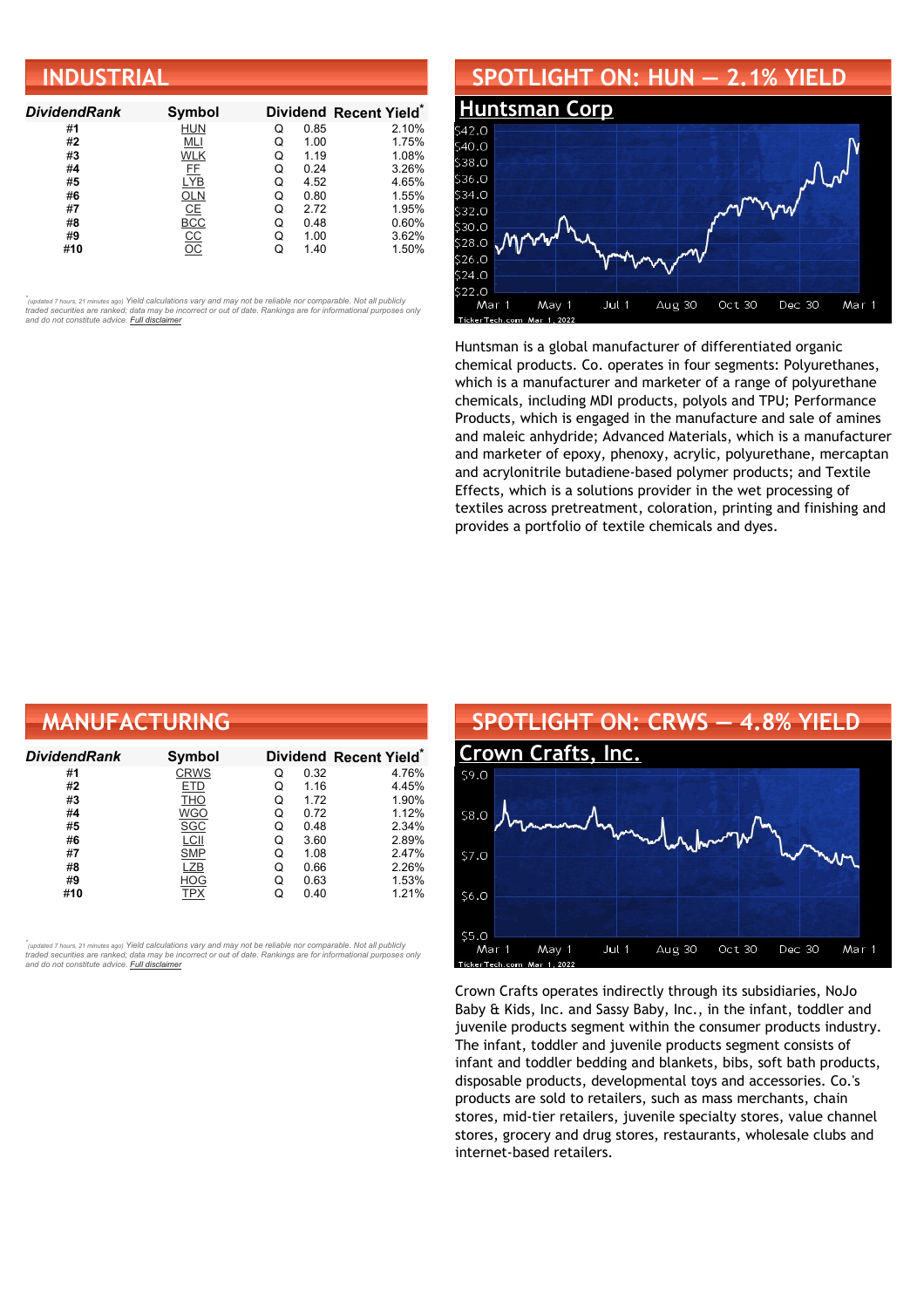| <b>MATERIALS</b>    |               |   |      |                        |
|---------------------|---------------|---|------|------------------------|
| <b>DividendRank</b> | <b>Symbol</b> |   |      | Dividend Recent Yield* |
| #1                  | <b>DOW</b>    | Q | 2.80 | 4.75%                  |
| #2                  | <b>LPX</b>    | Q | 0.88 | 1.22%                  |
| #3                  | <b>GEF</b>    | Q | 1.84 | 3.20%                  |
| #4                  | <b>EMN</b>    | Q | 3.04 | 2.57%                  |
| #5                  | <b>PKG</b>    | Q | 4.00 | 2.72%                  |
| #6                  | <b>SON</b>    | Q | 1.80 | 3.07%                  |
| #7                  | <b>SEE</b>    | Q | 0.80 | 1.19%                  |
| #8                  | <b>FMC</b>    | Q | 2.12 | 1.81%                  |
| #9                  | AVY           | Q | 2.72 | 1.54%                  |
| #10                 | <b>NP</b>     | Q | 1.90 | 4.88%                  |

# **SPOTLIGHT ON: DOW — 4.8% YIELD**



Dow is a holding company. Through its subsidiaries, Co. delivers a range of science-based products and solutions for its customers. Co.'s operating segments are: Packaging and Specialty Plastics, which focuses on polyolefin product portfolio to deliver plastics to customers; Industrial Intermediates and Infrastructure, which develops intermediate chemicals that are essential to manufacturing processes, as well as downstream, customized materials and formulations that use development technologies; and Performance Materials and Coatings, which franchises that deliver an array of solutions into consumer and infrastructure end-market.

| MEDIA         |             |   |      |                                    |
|---------------|-------------|---|------|------------------------------------|
| Dividend Rank | Symbol      |   |      | Dividend Recent Yield <sup>®</sup> |
| #1            | <b>EDUC</b> | Q | 0.40 | 5.08%                              |
| #2            | <b>NXST</b> | Q | 3.60 | 1.95%                              |
| #3            | ARC         | Q | 0.20 | 5.83%                              |
| #4            | <b>PARA</b> | Q | 0.96 | 3.14%                              |
| #5            | <b>SGA</b>  | Q | 0.64 | 2.78%                              |
| #6            | OMC         | Q | 2.80 | 3.34%                              |
| #7            | <b>DALN</b> | Q | 0.64 | 9.89%                              |
| #8            | <b>IPG</b>  | Q | 1.16 | 3.15%                              |
| #9            | <b>TGNA</b> | Q | 0.38 | 1.66%                              |
| #10           | CMCSA       | Q | 1.08 | 2.31%                              |

*\** ated 7 hours, 21 minutes ago) Yield calculations vary and may not be reliable nor comparable. Not all publicly traded securities are ranked; data may be incorrect or out of date. Rankings are for informational purposes only *and do not constitute advice. Full [disclaimer](https://www.dividendchannel.com/disclaimer/)*



Educational Development is the U.S. trade co-publisher of educational children's books produced in the U.K. by Usborne Publishing Limited and it also publishes books through its Kane Miller Book Publisher; both publishers of international children's books. While selling children's books and related products (collectively referred to as books) is Co.'s line of business, it sells them through the following business segments: Home Business Division, which sells Co.'s books through independent consultants directly to its customers; and Publishing Division, which sells Co.'s books to bookstores, toy stores, specialty stores, museums and other retail outlets throughout the country.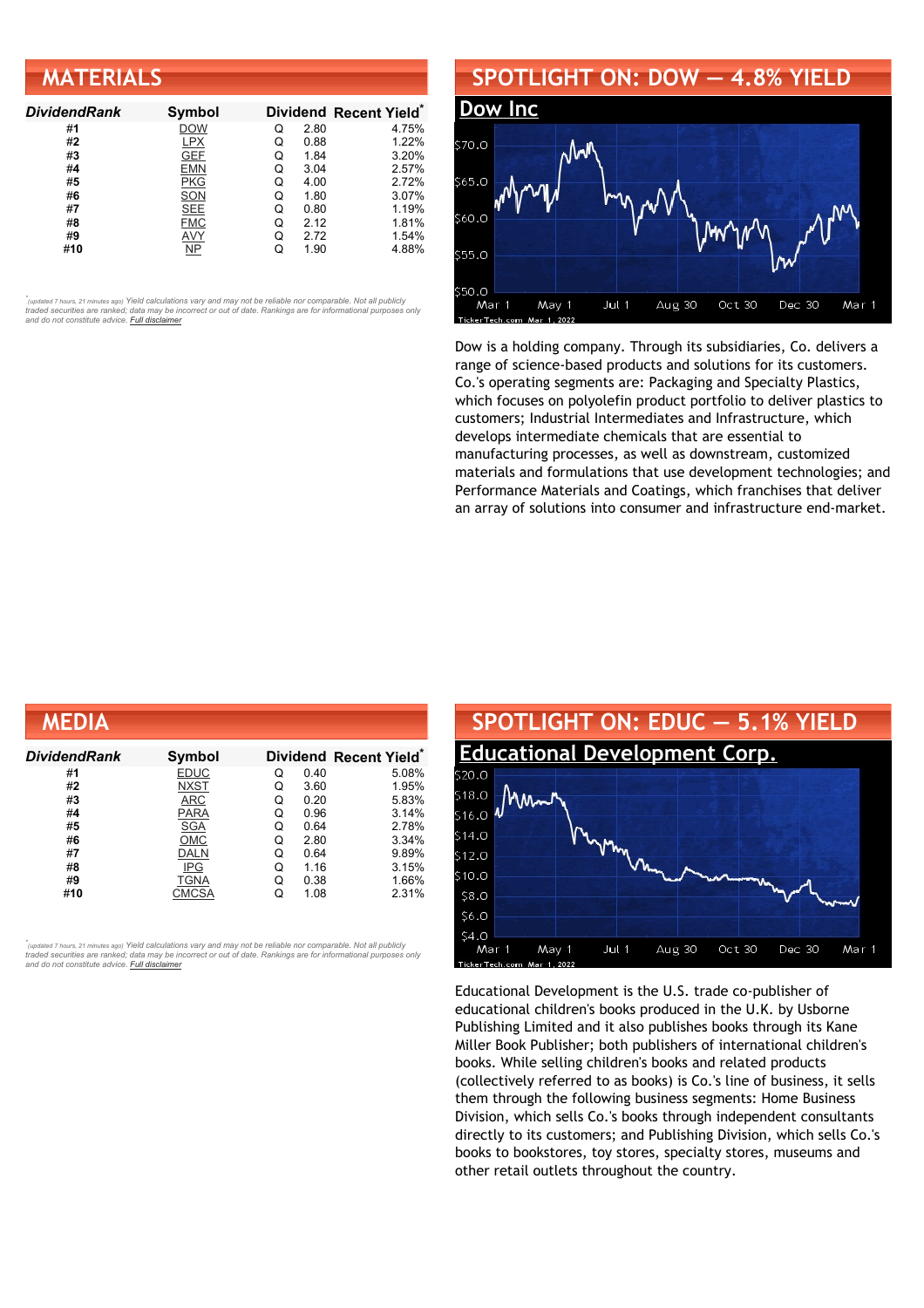## **METALS & MINING**

| <b>DividendRank</b> | Symbol      |   |      | Dividend Recent Yield* |
|---------------------|-------------|---|------|------------------------|
| #1                  | <b>ZEUS</b> | Q | 0.36 | 1.34%                  |
| #2                  | NС          | Q | 0.79 | 2.56%                  |
| #3                  | STLD        | Q | 1.36 | 1.93%                  |
| #4                  | <b>WOR</b>  | Q | 1.12 | 1.96%                  |
| #5                  | RS          | Q | 3.50 | 1.83%                  |
| #6                  | <b>RIO</b>  | S | 8.34 | 10.61%                 |
| #7                  | <b>NUE</b>  | Q | 2.00 | 1.52%                  |
| #8                  | <b>SLGN</b> | Q | 0.64 | 1.53%                  |
| #9                  | <b>BTG</b>  | Q | 0.16 | 3.97%                  |
| #10                 | RYI         |   | 0.40 | 1.53%                  |

•<br>"<sub>(updated 7 hours, 21 minutes ago) Yield calculations vary and may not be reliable nor comparable. Not all publicly<br>traded securities are ranked; data may be incorrect or out of date. Rankings are for informational purp</sub> *and do not constitute advice. Full [disclaimer](https://www.dividendchannel.com/disclaimer/)*

### **SPOTLIGHT ON: ZEUS — 1.3% YIELD [Olympic](http://www.dividendchannel.com/symbol/zeus/) Steel Inc.** 536.0 531 O  $526C$  $516C$ May 1 Aug 30 Jul 1 Oct 30 Dec 30 Mar 1 Mar

Olympic Steel is a metals service center that operates in three segments; carbon flat products, specialty metals flat products, and tubular and pipe products. Co.'s Carbon flat products segment focuses on processed carbon and coated flat-rolled sheet, coil and plate products and fabricated parts. Co.'s Specialty metals flat products segment focuses on processed stainless and aluminum flat-rolled sheet and coil products, flat bar products and fabricated parts. Co.'s Tubular and pipe products segment distributes metal tubing, pipe, bar, valve and fittings and fabricate pressure parts supplied to various industrial markets.

| <b>REAL ESTATE</b> |             |   |      |                        |  |  |
|--------------------|-------------|---|------|------------------------|--|--|
| DividendRank       | Symbol      |   |      | Dividend Recent Yield* |  |  |
| #1                 | <b>FSP</b>  | Q | 0.36 | 6.23%                  |  |  |
| #2                 | <b>MITT</b> | Q | 0.84 | 9.29%                  |  |  |
| #3                 | MFA         | Q | 0.44 | 10.84%                 |  |  |
| #4                 | <b>NREF</b> | Q | 2.00 | 9.52%                  |  |  |
| #5                 | <b>RWT</b>  | Q | 0.92 | 8.85%                  |  |  |
| #6                 | <b>BRSP</b> | Q | 0.72 | 8.13%                  |  |  |
| #7                 | <b>EARN</b> | М | 1.20 | 12.45%                 |  |  |
| #8                 | <u>CTO</u>  | Q | 4.32 | 6.89%                  |  |  |
| #9                 | RC          | Q | 1.68 | 11.31%                 |  |  |
| #10                | ABR         | Q | 1.48 | 8.22%                  |  |  |

*\** ated 7 hours, 21 minutes ago) Yield calculations vary and may not be reliable nor comparable. Not all publicly traded securities are ranked; data may be incorrect or out of date. Rankings are for informational purposes only *and do not constitute advice. Full [disclaimer](https://www.dividendchannel.com/disclaimer/)*



Franklin Street Properties is a real estate investment trust (REIT) focused on commercial real estate investments primarily in office markets and operates in only one segment: real estate operations. The real estate operations include rental income from real estate leasing, interest income from secured loans made on office properties, property dispositions and fee income from asset/property management and development. Co. provides asset management, property management, property accounting, investor and/or development services to its portfolio and certain of its Sponsored REITs through its subsidiaries, FSP Investments LLC and FSP Property Management LLC.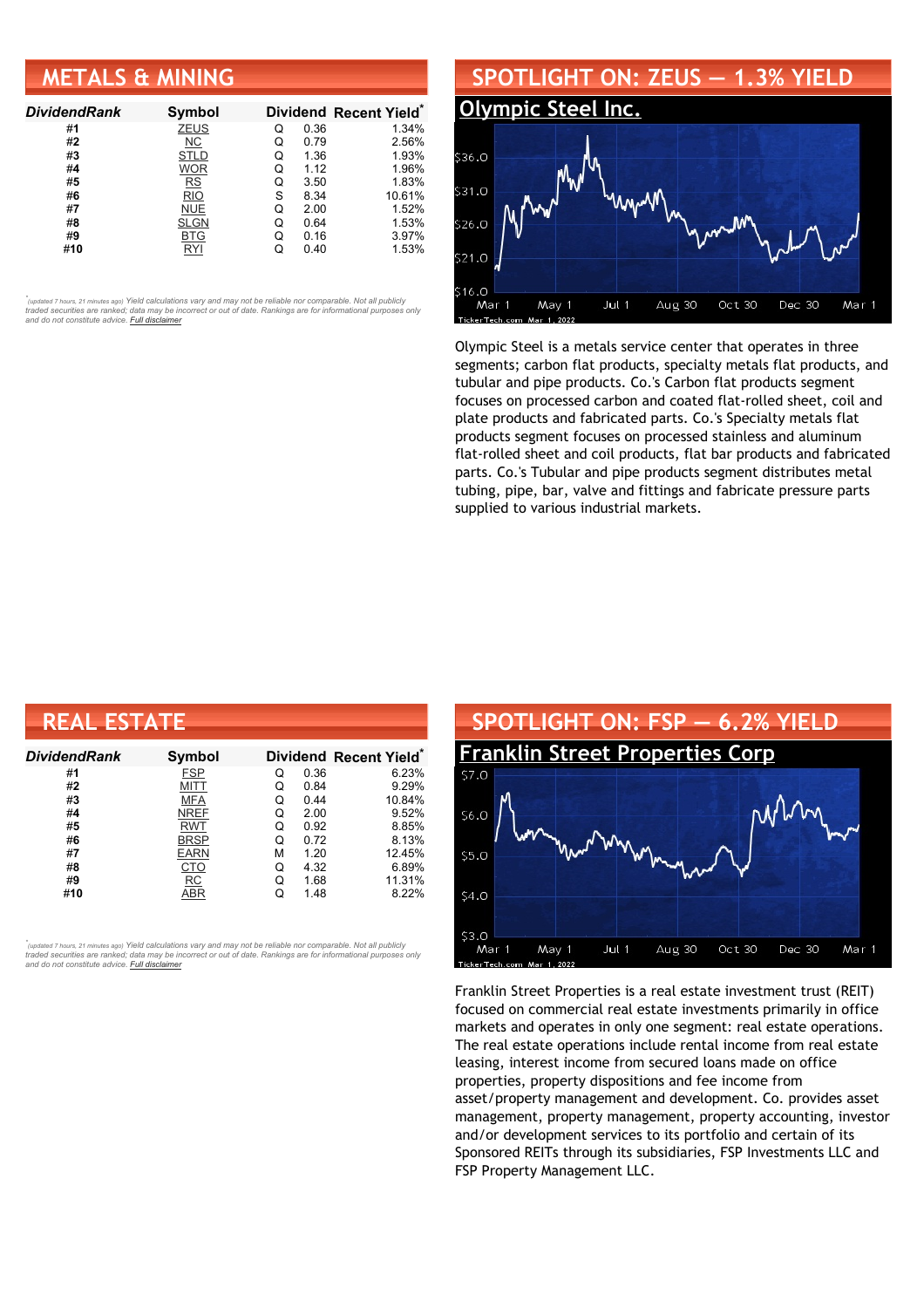| <b>TECHNOLOGY</b>   |               |   |      |                        |  |
|---------------------|---------------|---|------|------------------------|--|
| <b>DividendRank</b> | <b>Symbol</b> |   |      | Dividend Recent Yield* |  |
| #1                  | <b>HPE</b>    | Q | 0.48 | 3.02%                  |  |
| #2                  | VSH           | Q | 0.40 | 2.08%                  |  |
| #3                  | <b>TAIT</b>   | Q | 0.18 | 4.92%                  |  |
| #4                  | NL            | Q | 0.24 | 3.76%                  |  |
| #5                  | <b>AVT</b>    | Q | 1.04 | 2.47%                  |  |
| #6                  | <b>XRX</b>    | Q | 1.00 | 5.07%                  |  |
| #7                  | <b>INTC</b>   | Q | 1.46 | 3.06%                  |  |
| #8                  | <b>TSM</b>    | Q | 1.98 | 1.85%                  |  |
| #9                  | <b>SWKS</b>   | Q | 2.24 | 1.62%                  |  |
| #10                 | <b>NTAP</b>   | Q | 2.00 | 2.55%                  |  |



Hewlett Packard Enterprise is a technology provider focused on developing intelligent solutions that allow customers to capture, analyze and act upon data from edge to cloud. Co.'s operations are organized into six business segments: Compute, High Performance Computing and Artificial Intelligence , Storage, Intelligent Edge, Financial Services, and Corporate Investments. Co.'s customers are organized by commercial and enterprise groups, including business and public sector enterprises, and purchases of Co.'s products, solutions and services may be fulfilled directly by Co. or indirectly through a variety of partners.

| <b>TRANSPORTATION</b> |                      |   |      |                                    |  |
|-----------------------|----------------------|---|------|------------------------------------|--|
| <b>DividendRank</b>   | <b>Symbol</b>        |   |      | Dividend Recent Yield <sup>®</sup> |  |
| #1                    | PANL                 | Q | 0.20 | 3.94%                              |  |
| #2                    | $_{\tiny{\text{R}}}$ | Q | 2.32 | 2.94%                              |  |
| #3                    | <u>AL</u>            | Q | 0.74 | 1.77%                              |  |
| #4                    | <b>GNK</b>           | Q | 2.68 | 13.90%                             |  |
| #5                    | ULH                  | Q | 0.42 | 2.20%                              |  |
| #6                    | <b>MATX</b>          | Q | 1.20 | 1.08%                              |  |
| #7                    | <b>CHRW</b>          | Q | 2.20 | 2.28%                              |  |
| #8                    | GOGL                 | Q | 3.60 | 29.08%                             |  |
| #9                    | WERN                 | Q | 0.48 | 1.10%                              |  |
| #10                   | FDX                  | Q | 3.00 | 1.35%                              |  |

*\** ated 7 hours, 21 minutes ago) Yield calculations vary and may not be reliable nor comparable. Not all publicly traded securities are ranked; data may be incorrect or out of date. Rankings are for informational purposes only *and do not constitute advice. Full [disclaimer](https://www.dividendchannel.com/disclaimer/)*



Pangaea Logistics Solutions is a holding company. Through its subsidiaries, Co. provides seaborne drybulk logistics and transportation services. Co. services a base of industrial customers who require the transportation of a variety of drybulk cargoes, including grains, coal, iron ore, pig iron, hot briquetted iron, bauxite, alumina, cement clinker, dolomite and limestone. Co.'s set of services and activities include cargo loading, cargo discharge, vessel chartering, voyage planning, and vessel technical management. Co. provides logistics and transportation services to clients utilizing an ocean-going fleet of motor vessels in the Handymax, Supramax, Ultramax and Panamax segments.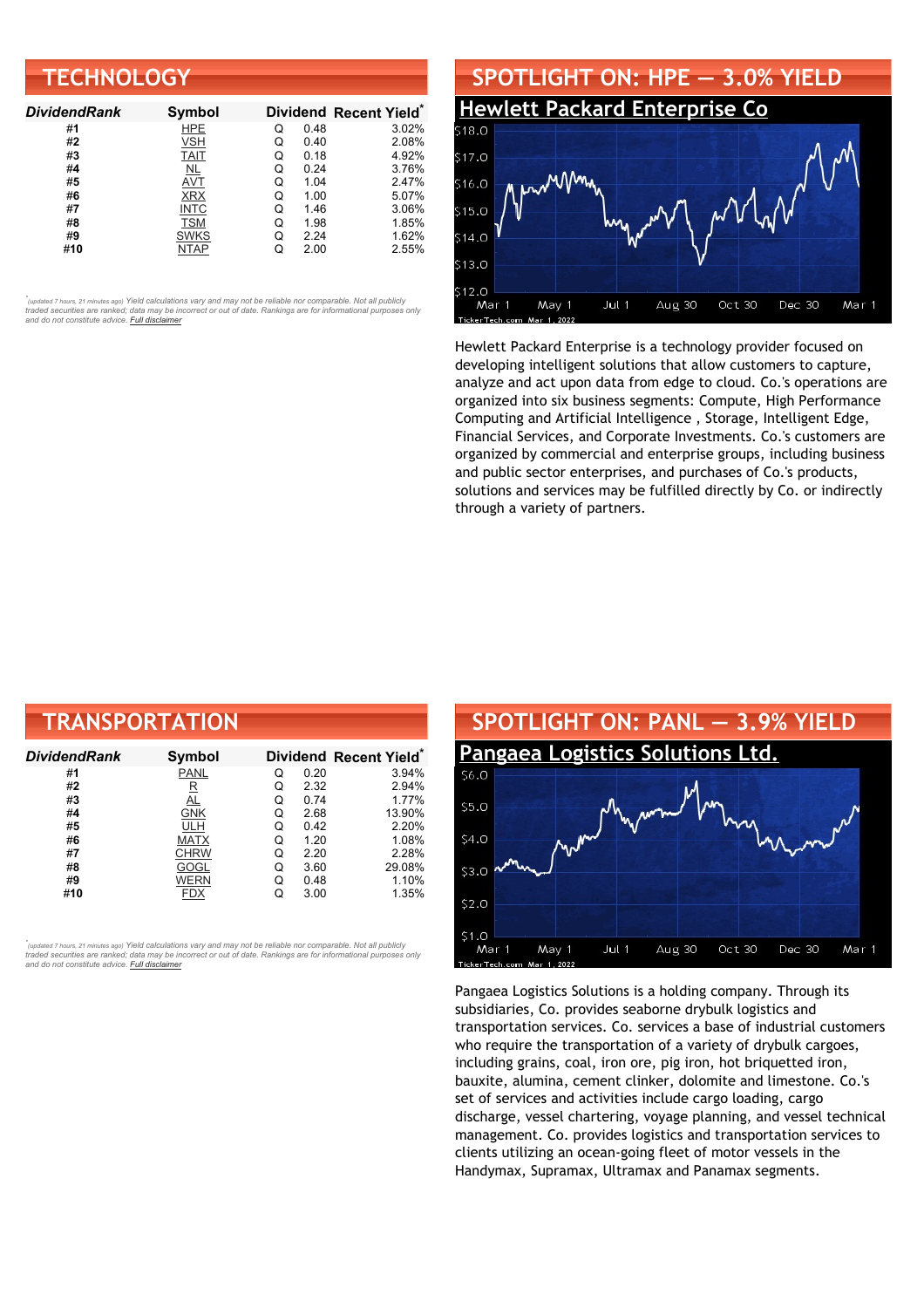## **TRAVEL & ENTERTAINMENT**

| <b>DividendRank</b> | Symbol      |   |      | Dividend Recent Yield* |
|---------------------|-------------|---|------|------------------------|
| #1                  | <b>RRR</b>  | Q | 1.00 | 1.99%                  |
| #2                  | QSR         | Q | 2.16 | 3.86%                  |
| #3                  | DRI         | Q | 4.40 | 3.03%                  |
| #4                  | CBRL        | Q | 5.20 | 3.87%                  |
| #5                  | <b>TXRH</b> | Q | 1.84 | 1.94%                  |
| #6                  | <b>WEN</b>  | Q | 0.50 | 2.20%                  |
| #7                  | <b>BLMN</b> | Q | 0.56 | 2.28%                  |
| #8                  | <b>FAT</b>  | Q | 0.52 | 7.06%                  |
| #9                  | WH          | Q | 1.28 | 1.48%                  |
| #10                 | FATBP       | м | 2.06 | 15.43%                 |

•<br>"<sub>(updated 7 hours, 21 minutes ago) Yield calculations vary and may not be reliable nor comparable. Not all publicly<br>traded securities are ranked; data may be incorrect or out of date. Rankings are for informational purp</sub> *and do not constitute advice. Full [disclaimer](https://www.dividendchannel.com/disclaimer/)*

#### **SPOTLIGHT ON: RRR — 2.0% YIELD Red Rock [Resorts](http://www.dividendchannel.com/symbol/rrr/) Inc** \$60.0 \$55.0  $50.0$ www \$45.0  $540.0$ \$35.0 es d  $250$ Jul 1 Aug 30 Oct 30 Dec 30 Mar 1 Mar May 1

Red Rock Resorts is a holding company. Through its subsidiary, Station Casinos LLC (Station LLC), Co. develops and operates casino and entertainment properties. Station LLC owns and operates primary gaming and entertainment facilities and smaller casinos. Co. has an indirect equity interest in Station LLC through its ownership of limited liability interests in Station Holdco LLC (Station Holdco), which owns all of the economic interests in Station LLC. Co. controls and operates all of the business and affairs of Station Holdco and Station LLC. Co.'s casino properties are located throughout the Las Vegas Valley.

| UTILITIES     |             |   |      |                                    |
|---------------|-------------|---|------|------------------------------------|
| Dividend Rank | Symbol      |   |      | Dividend Recent Yield <sup>®</sup> |
| #1            | <b>ERIC</b> | S | 0.27 | 2.91%                              |
| #2            | VIA         | Q | 0.72 | 6.50%                              |
| #3            | <b>LUMN</b> | Q | 1.00 | 9.65%                              |
| #4            | <b>PNW</b>  | Q | 3.40 | 4.80%                              |
| #5            | <b>EIX</b>  | Q | 2.80 | 4.42%                              |
| #6            | <b>OGE</b>  | Q | 1.64 | 4.37%                              |
| #7            | <b>EVRG</b> | Q | 2.29 | 3.67%                              |
| #8            | <b>MDU</b>  | Q | 0.87 | 3.25%                              |
| #9            | VΖ          | Q | 2.56 | 4.77%                              |
| #10           | <b>AES</b>  | Q | 0.63 | 2.98%                              |

*\** ated 7 hours, 21 minutes ago) Yield calculations vary and may not be reliable nor comparable. Not all publicly traded securities are ranked; data may be incorrect or out of date. Rankings are for informational purposes only *and do not constitute advice. Full [disclaimer](https://www.dividendchannel.com/disclaimer/)*

## **SPOTLIGHT ON: ERIC — 2.9% YIELD [Ericsson](http://www.dividendchannel.com/symbol/eric/)** \$15.0  $514.0$  $13.0$  $512C$  $$11.0$  $$10.0$ \$9.0

 $Jul.1$ 

 $580$ 

Mar 1

kerTecl

May 1

Ericsson supplies communication infrastructure, services and software to the telecom industry and other sectors. Co.'s business is divided into four segments with the telecom operators as the main customer group. The segments areNetworks, which provides a multi-technology capable Radio Access Network solution for all spectrum network bands; Digital Services, which provides softwarebased solutions for business support, operational support, communication services, key networks, and cloud infrastructure; Managed Services, which provides Networks and IT Managed Services, and Application Development and Maintenance to telecom operators; and Emerging Business and Other.

Aug 30

Oct 30

Dec 30

Mar 1